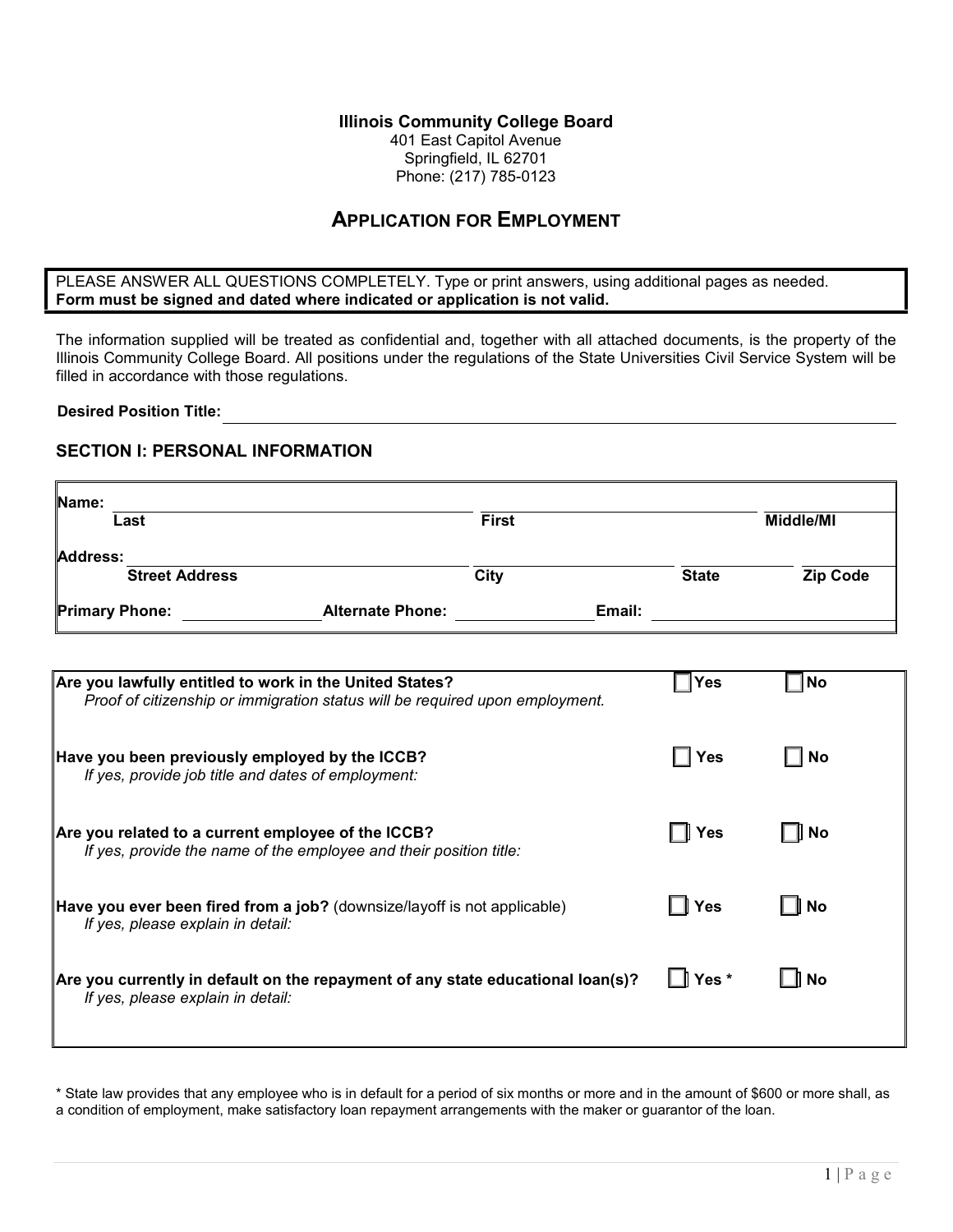## **SECTION II: EMPLOYMENT HISTORY**

List your current or most recent job first and work backwards, describing each job you have held. If you held different jobs with the same employer, list each job separately. Be sure to include all jobs which utilize a public retirement system in Illinois. All fields **MUST** be completed for consideration. Use a supplemental sheet if additional space is required.

| <b>Work Performed</b>                                                                                                                           |  |  |
|-------------------------------------------------------------------------------------------------------------------------------------------------|--|--|
|                                                                                                                                                 |  |  |
|                                                                                                                                                 |  |  |
|                                                                                                                                                 |  |  |
|                                                                                                                                                 |  |  |
|                                                                                                                                                 |  |  |
|                                                                                                                                                 |  |  |
|                                                                                                                                                 |  |  |
|                                                                                                                                                 |  |  |
| <b>Work Performed</b><br><u> 1989 - Johann Stoff, deutscher Stoffen und der Stoffen und der Stoffen und der Stoffen und der Stoffen und der</u> |  |  |
|                                                                                                                                                 |  |  |
|                                                                                                                                                 |  |  |
|                                                                                                                                                 |  |  |
|                                                                                                                                                 |  |  |
|                                                                                                                                                 |  |  |
|                                                                                                                                                 |  |  |
|                                                                                                                                                 |  |  |
|                                                                                                                                                 |  |  |
|                                                                                                                                                 |  |  |
| <b>Work Performed</b>                                                                                                                           |  |  |
|                                                                                                                                                 |  |  |
|                                                                                                                                                 |  |  |
|                                                                                                                                                 |  |  |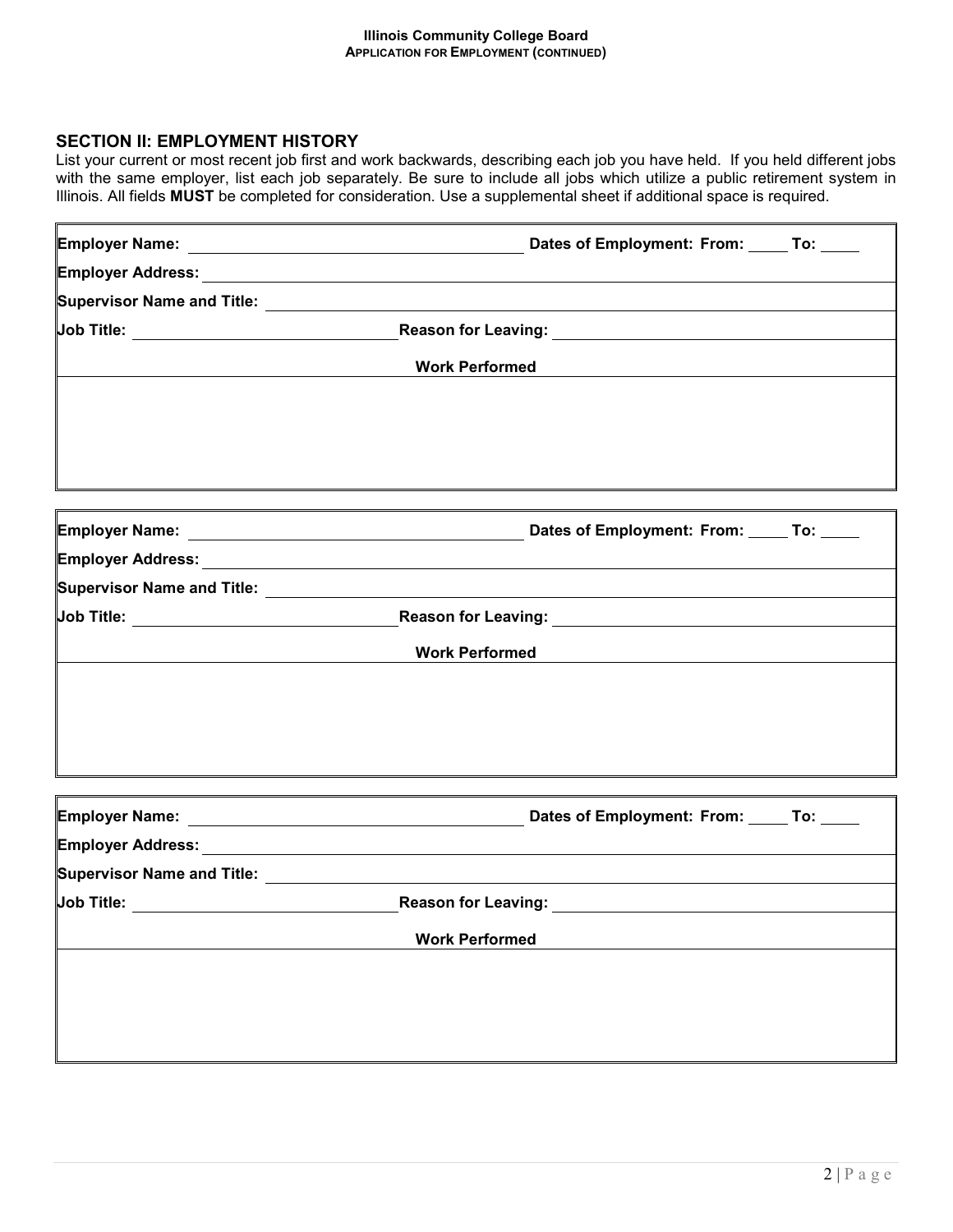#### **Illinois Community College Board APPLICATION FOR EMPLOYMENT (CONTINUED)**

#### **SECTION III: EDUCATION**

|                       | Name and Location of   | <b>Major or Subject</b>                                                                                  | <b>Total Hours</b><br>of Credit | Degree, Diploma, or         |
|-----------------------|------------------------|----------------------------------------------------------------------------------------------------------|---------------------------------|-----------------------------|
| <b>High School</b>    | <b>School Attended</b> | <b>Matter Emphasis</b>                                                                                   | <b>Received</b>                 | <b>Certificate Received</b> |
| College Undergraduate |                        |                                                                                                          |                                 |                             |
| Graduate/Professional |                        |                                                                                                          |                                 |                             |
|                       |                        | Describe any additional specialized training, licensure, certificates, and skills that are work related. |                                 |                             |

# **SECTION IV: WORK PREFERENCES**

| Are you willing to relocate?          | $\Box$ Yes | □ No         |
|---------------------------------------|------------|--------------|
| Are you willing to travel?            | $\Box$ Yes | $\square$ No |
| Do you have a valid driver's license? | $\Box$ Yes | □ No         |

## **SECTION V: VETERAN'S PREFERENCE**

If you qualify and choose to apply for Veteran's Preference, please check the relevant box:

| $\Box$ US Veteran discharged honorably (attach most recent copy of D214/215)                                                                                                                             |
|----------------------------------------------------------------------------------------------------------------------------------------------------------------------------------------------------------|
| □ IL National Guard/Reservist (attach letter from unit personnel indicating current service in good standing or<br>NGB22 stating honorable discharge)                                                    |
| □ Surviving un-remarried spouse or one parent of an unmarried veteran who suffered a service-connected death b<br>or disability that prevents that veteran from qualifying for civil service employment. |

#### **SECTION VI: REFERENCES**

List three people who are knowledgeable of, and have agreed to comment on, your work-related skills. You are encouraged to list supervisors or recent professors/advisors. Do not list relatives.

| <b>Name</b> | <b>Job Title/Occupation</b> | <b>Address</b> | <b>Phone Number</b> |
|-------------|-----------------------------|----------------|---------------------|
| .,          |                             |                |                     |
| <u>.</u>    |                             |                |                     |
| . ب         |                             |                |                     |